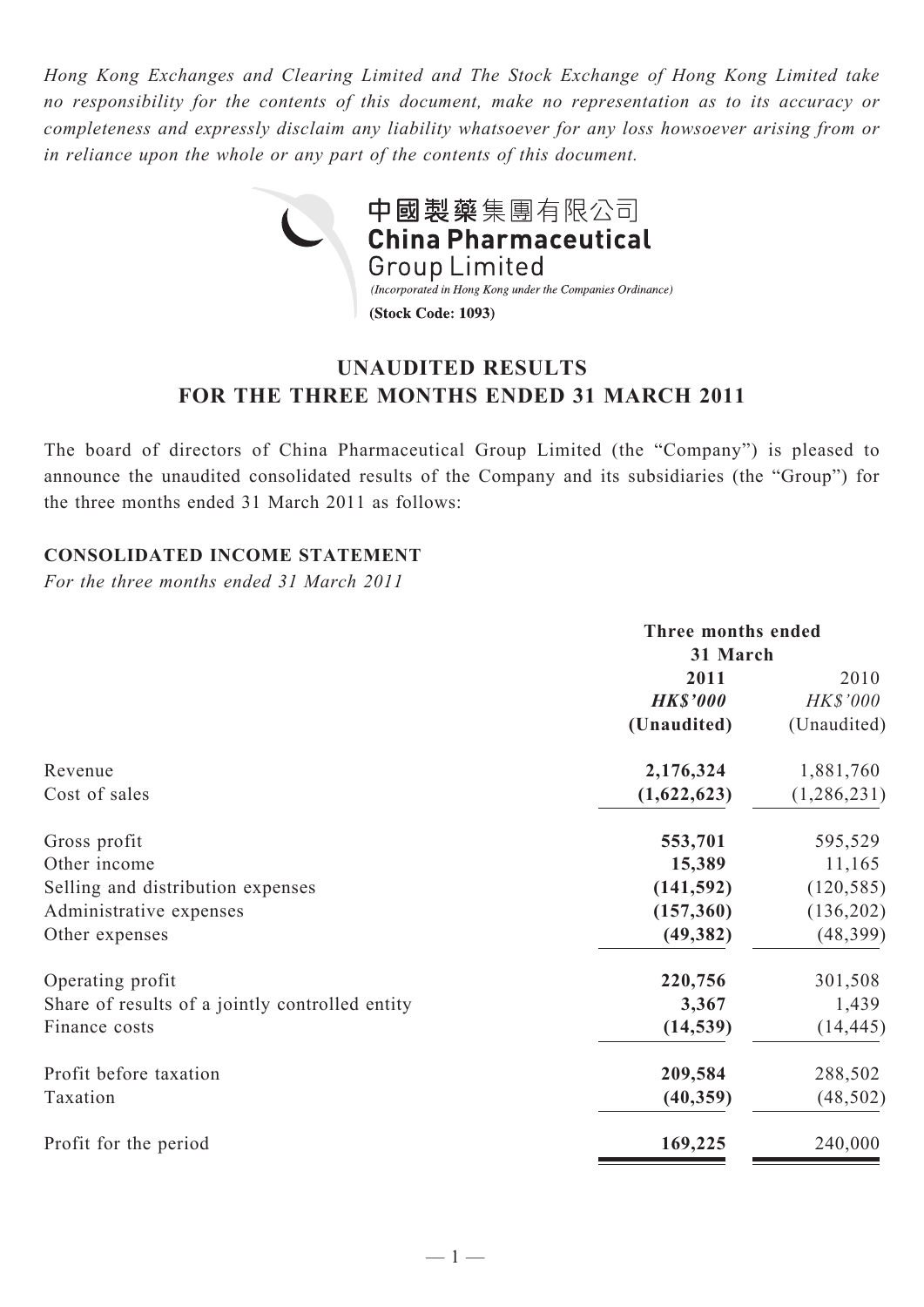|                                        | Three months ended<br>31 March |                 |  |
|----------------------------------------|--------------------------------|-----------------|--|
|                                        |                                |                 |  |
|                                        | 2011                           | 2010            |  |
|                                        | <b>HK\$'000</b>                | <b>HK\$'000</b> |  |
|                                        | (Unaudited)                    | (Unaudited)     |  |
| Profit for the period attributable to: |                                |                 |  |
| Owners of the Company                  | 161,541                        | 234,854         |  |
| Non-controlling interests              | 7,684                          | 5,146           |  |
|                                        | 169,225                        | 240,000         |  |
|                                        | <b>HK</b> cents                | HK cents        |  |
| Earnings per share — Basic             | 10.53                          | 15.30           |  |

*Notes:*

- 1. The accounting policies used in the preparation of the financial data for the three months ended 31 March 2011 are consistent with those followed in the preparation of the annual financial statements of the Group for the year ended 31 December 2010.
- 2. The calculation of the basic earnings per share for the three months ended 31 March 2011 is based on the unaudited profit for the period attributable to owners of the Company of HK\$161,541,000 (2010: HK\$234,854,000) and the weighted average of 1,533,601,372 ordinary shares (2010: 1,534,960,661 shares) in issue during the period.

No diluted earnings per share is presented for the three months ended 31 March 2010 and 2011 as there were no potential ordinary shares in issue during both periods.

- 3. The board of directors does not declare the payment of an interim dividend for the three months ended 31 March 2011 (2010: Nil).
- 4. The financial data for the three months ended 31 March 2011 is based on the internal records and management accounts of the Group and has not been reviewed or audited by the external auditor of the Company.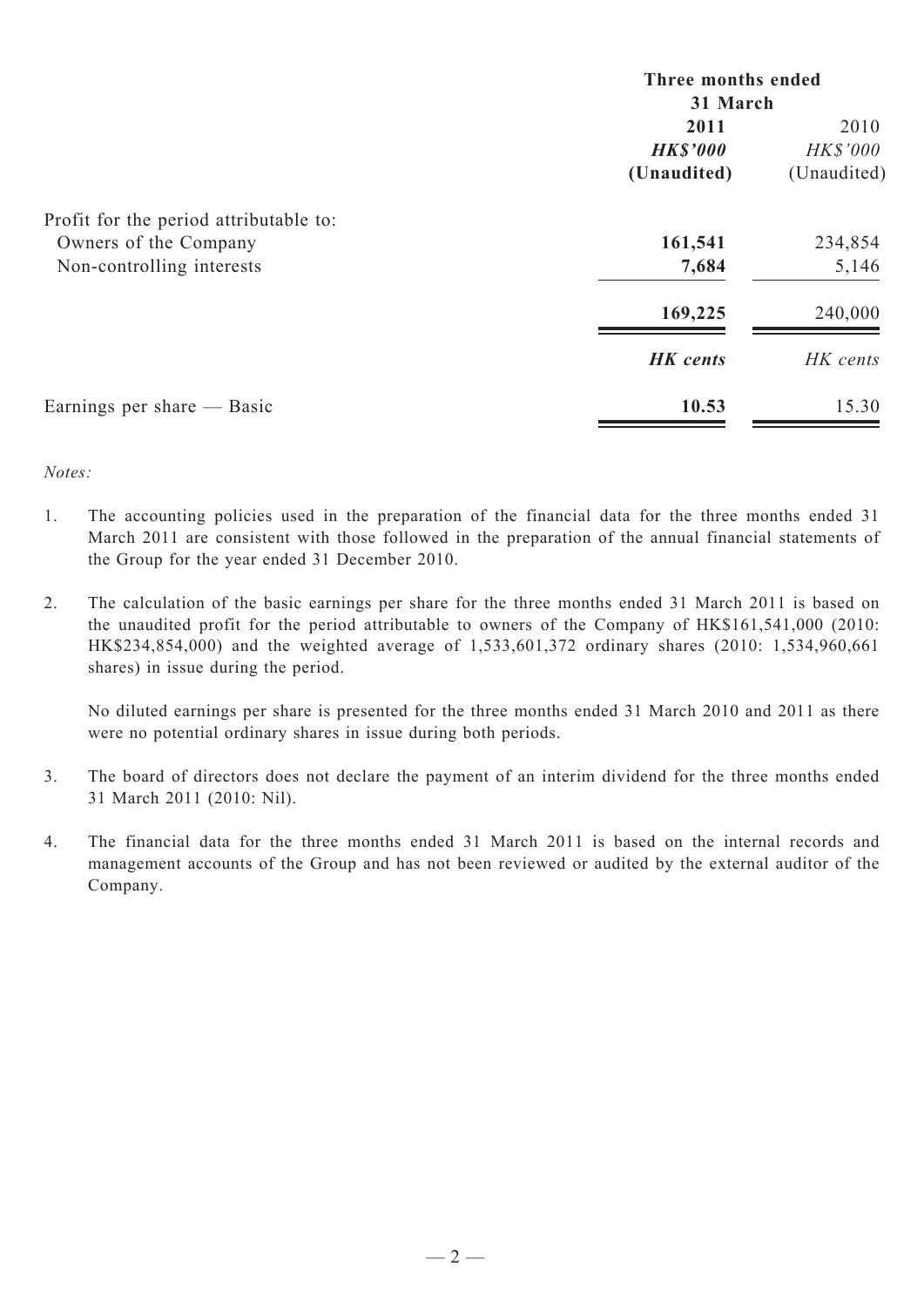### **SEGMENT INFORMATION**

The following is an analysis of the Group's revenue and results by operating and reportable segment for the period under review:

## *For the three months ended 31 March 2011*

|                                                             | Intermediates and<br><b>Bulk Drugs</b> |                                                 |                                             |                           |                                     |                                        |                                 |
|-------------------------------------------------------------|----------------------------------------|-------------------------------------------------|---------------------------------------------|---------------------------|-------------------------------------|----------------------------------------|---------------------------------|
|                                                             | Vitamin C<br>series<br><b>HK\$'000</b> | <b>Antibiotics</b><br>series<br><b>HK\$'000</b> | Finished<br><b>Drugs</b><br><b>HK\$'000</b> | Others<br><b>HK\$'000</b> | Segment<br>Total<br><b>HK\$'000</b> | <b>Eliminations</b><br><b>HK\$'000</b> | Consolidated<br><b>HK\$'000</b> |
| <b>SEGMENT REVENUE</b>                                      |                                        |                                                 |                                             |                           |                                     |                                        |                                 |
| External sales                                              | 490,404                                | 950,056                                         | 703,480                                     | 32,384                    | 2,176,324                           |                                        | 2,176,324                       |
| Inter-segment sales                                         | 674                                    | 240,618                                         |                                             | 76,285                    | 317,577                             | (317,577)                              |                                 |
| <b>TOTAL REVENUE</b>                                        | 491,078                                | 1,190,674                                       | 703,480                                     | 108,669                   | 2,493,901                           | (317,577)                              | 2,176,324                       |
| Inter-segment sales are charged at prevailing market rates. |                                        |                                                 |                                             |                           |                                     |                                        |                                 |
| <b>SEGMENT PROFIT</b>                                       | 90,729                                 | 95,123                                          | 69,235                                      | 3,000                     |                                     |                                        | 258,087                         |
| Unallocated income                                          |                                        |                                                 |                                             |                           |                                     |                                        | 1,278                           |
| Unallocated central expenses                                |                                        |                                                 |                                             |                           |                                     |                                        | (38,609)                        |
| Operating profit                                            |                                        |                                                 |                                             |                           |                                     |                                        | 220,756                         |